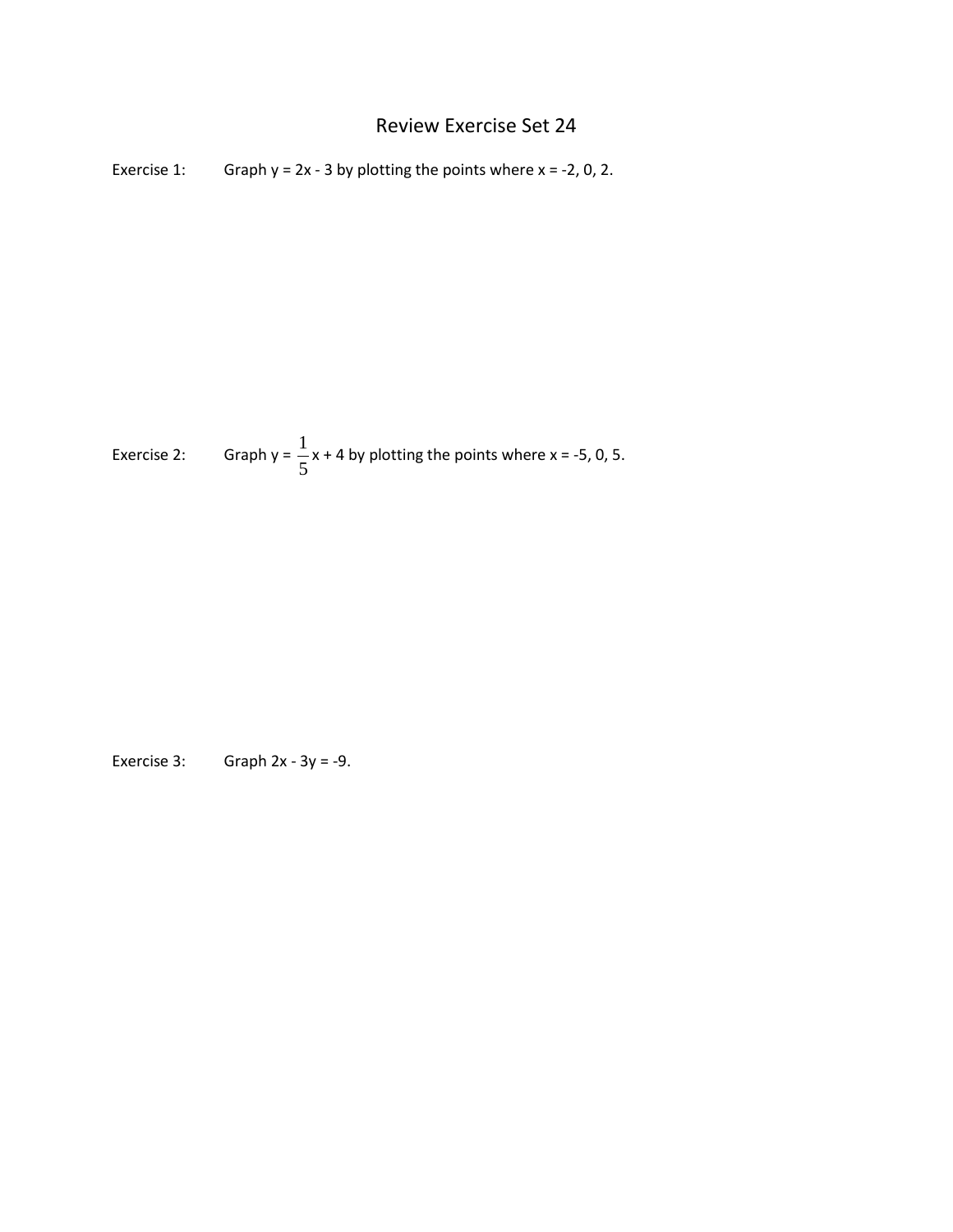Exercise 4: Graph  $y = -4$ .

Exercise 5: Graph x = 5.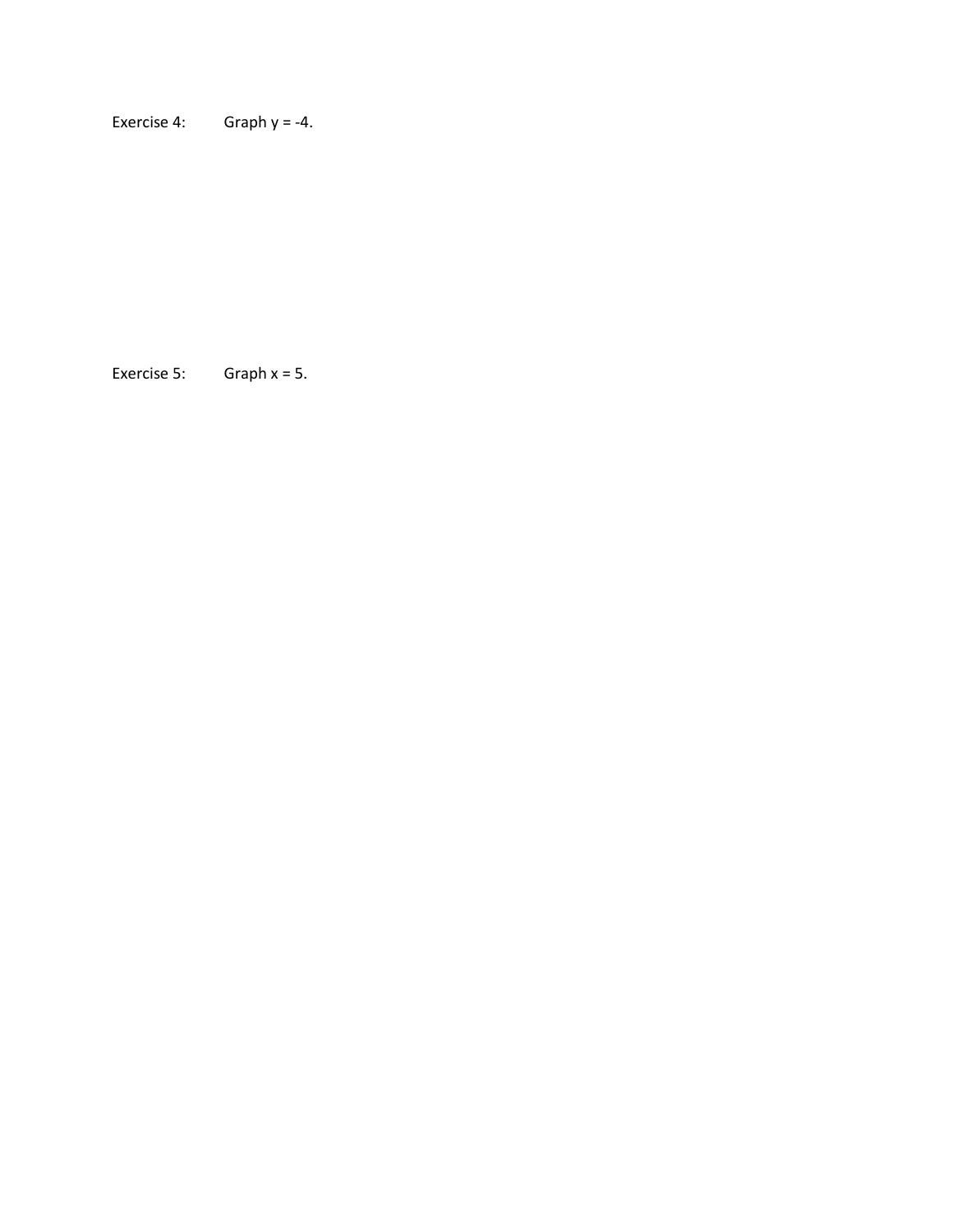## Review Exercise Set 24 Answer Key

Exercise 1: Graph  $y = 2x - 3$  by plotting the points where  $x = -2$ , 0, 2.

First, determine the ordered pairs for the given x values

| $x = -2$                                        | $x = 0$                                       | $x = 2$                                       |  |  |  |
|-------------------------------------------------|-----------------------------------------------|-----------------------------------------------|--|--|--|
| $y = 2x - 3$<br>$y = 2(-2) - 3$<br>$y = -4 - 3$ | $y = 2x - 3$<br>$y = 2(0) - 3$<br>$y = 0 - 3$ | $y = 2x - 3$<br>$y = 2(2) - 3$<br>$y = 4 - 3$ |  |  |  |
| $v = -7$                                        | $v = -3$                                      | $v = 1$                                       |  |  |  |
| ordered pair is (-2, -7)                        | ordered pair is (0, -3)                       | ordered pair is (2, 1)                        |  |  |  |

Plot the ordered pairs and draw the line through the points

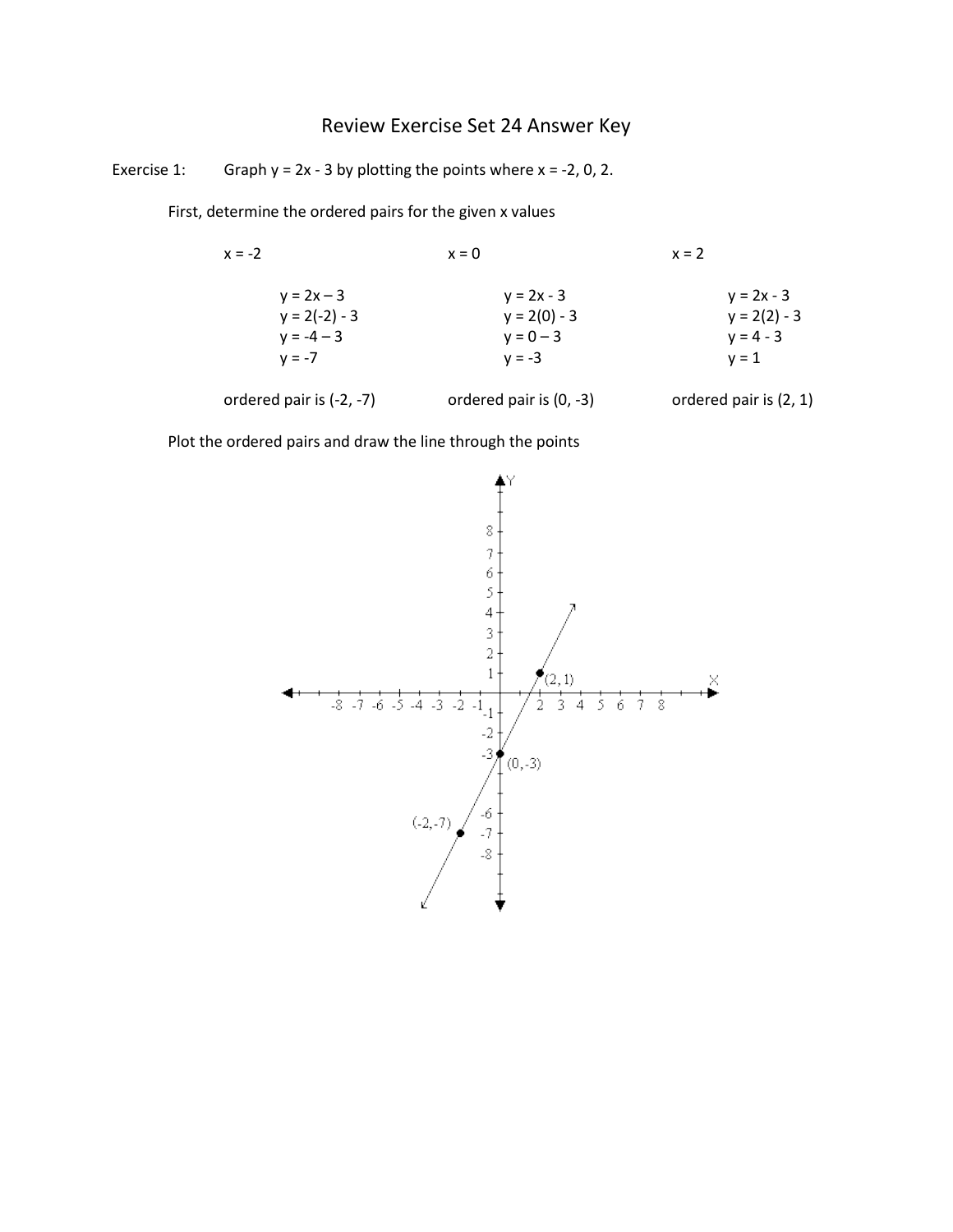Exercise 2: Graph y =  $\frac{1}{5}$  $\frac{1}{5}$  x + 4 by plotting the points where x = -5, 0, 5.

First, determine the ordered pairs for the given x values

x = -5  
\n
$$
y = \frac{1}{5}x + 4
$$
  
\n $y = \frac{1}{5}(-5) + 4$   
\ny = 0 + 4  
\ny = 1  
\ny = 1  
\ny = 2  
\n $y = \frac{1}{5}x + 4$   
\ny = 1  
\ny = 1  
\ny = 1  
\ny = 1  
\ny = 1  
\ny = 1  
\ny = 1  
\ny = 1  
\ny = 1  
\ny = 2  
\ny = 2  
\ny = 3  
\n $y = \frac{1}{5}(5) + 4$   
\ny = 1  
\ny = 5  
\n $y = \frac{1}{5}(5) + 4$   
\ny = 2  
\ny = 3  
\n $y = 6$   
\ny = 4  
\ny = 5  
\n $y = 1, 4$   
\ny = 5  
\n $y = 1, 6$   
\ny = 1  
\ny = 5  
\n $y = 2, 6$   
\ny = 5  
\n $y = 1, 6$   
\ny = 2  
\ny = 5  
\n $y = 1, 6$   
\ny = 3  
\ny = 4  
\ny = 5

Plot the ordered pairs and draw the line through the points

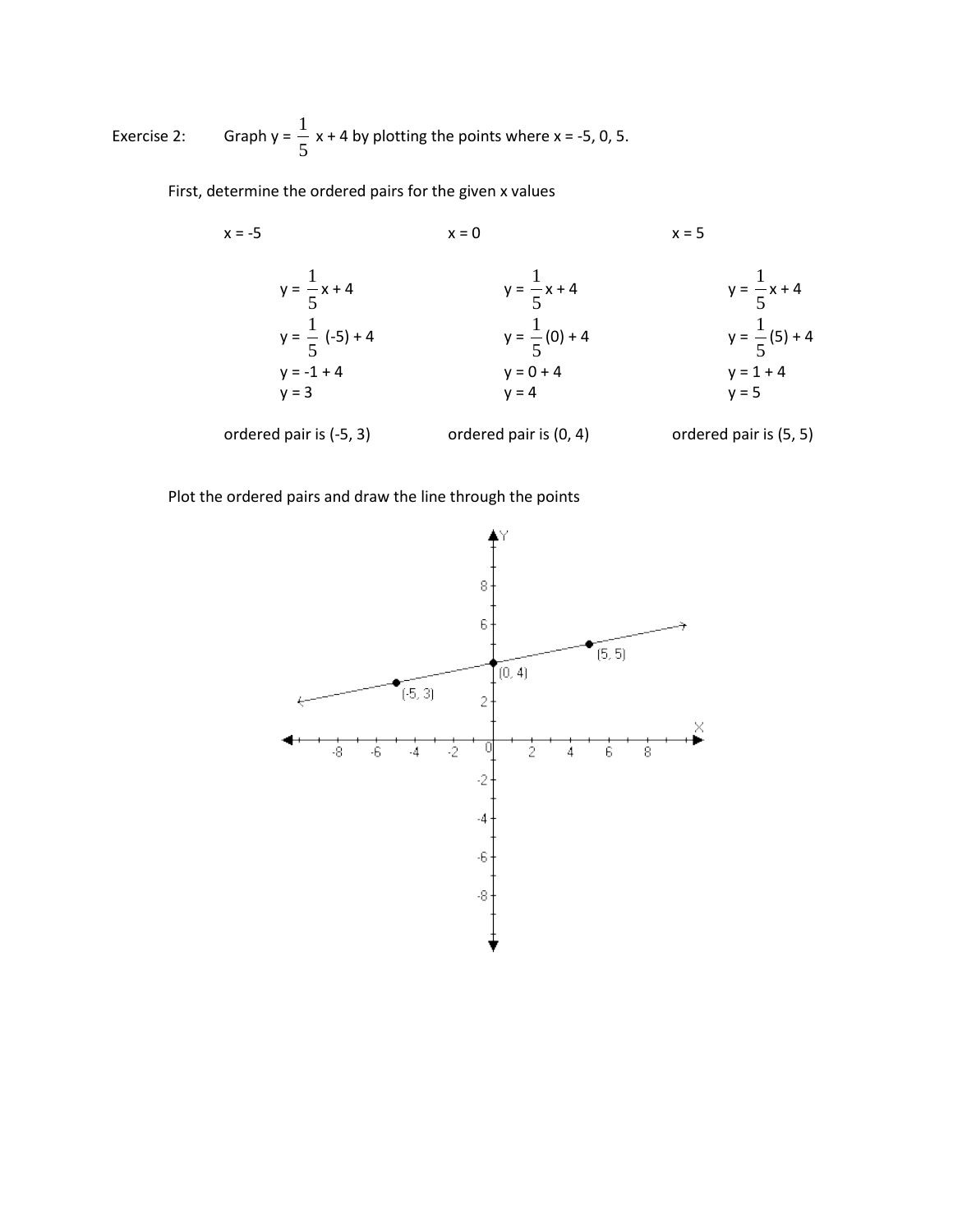Exercise 3: Graph  $2x - 3y = -9$ .

First, determine some ordered pairs by selecting values for x or y.

| x = 0                                                                           | $v = 0$ |                                                                                  | $x = 3$ |                                                                                                                      |
|---------------------------------------------------------------------------------|---------|----------------------------------------------------------------------------------|---------|----------------------------------------------------------------------------------------------------------------------|
| $2x - 3y = -9$<br>$2(0) - 3y = -9$<br>$-3y = -9$<br>$y = -9 \div -3$<br>$v = 3$ |         | $2x - 3y = -9$<br>$2x - 3(0) = -9$<br>$2x = -9$<br>$x = -9 \div 2$<br>$x = -4.5$ |         | $2x - 3y = -9$<br>$2(3) - 3y = -9$<br>$6 - 3y = -9$<br>$-3y = -9 - 6$<br>$-3y = -15$<br>$y = -15 \div -3$<br>$v = 5$ |
| ordered pair is (0, 3)                                                          |         | ordered pair is $(-4.5, 0)$                                                      |         | ordered pair is (3, 5)                                                                                               |

Plot the ordered pairs and draw the line through the points

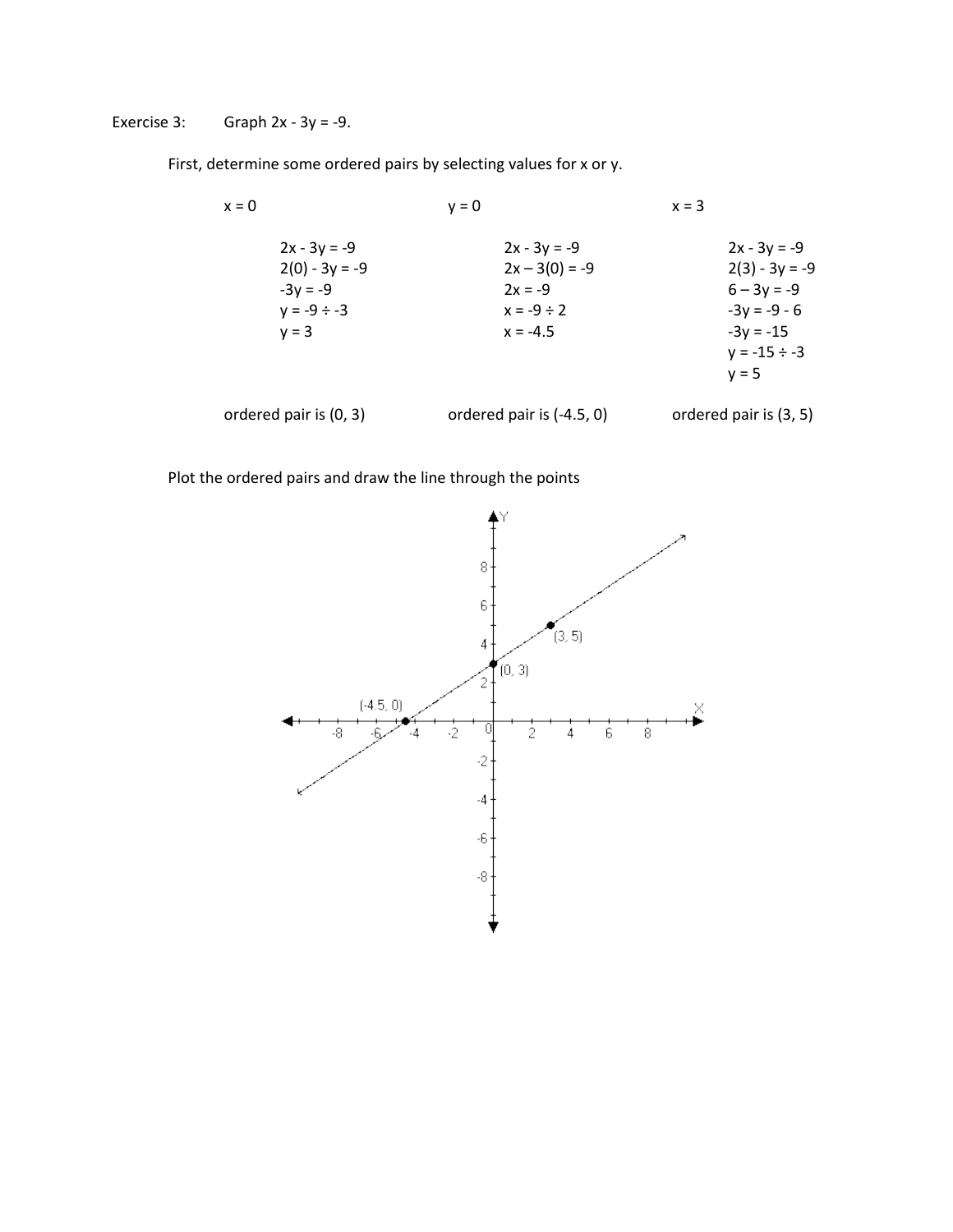Exercise 4: Graph  $y = -4$ .

In this equation, y will always be -4 no matter what is the value of x. So the graph would be a horizontal line at  $y = -4$ .